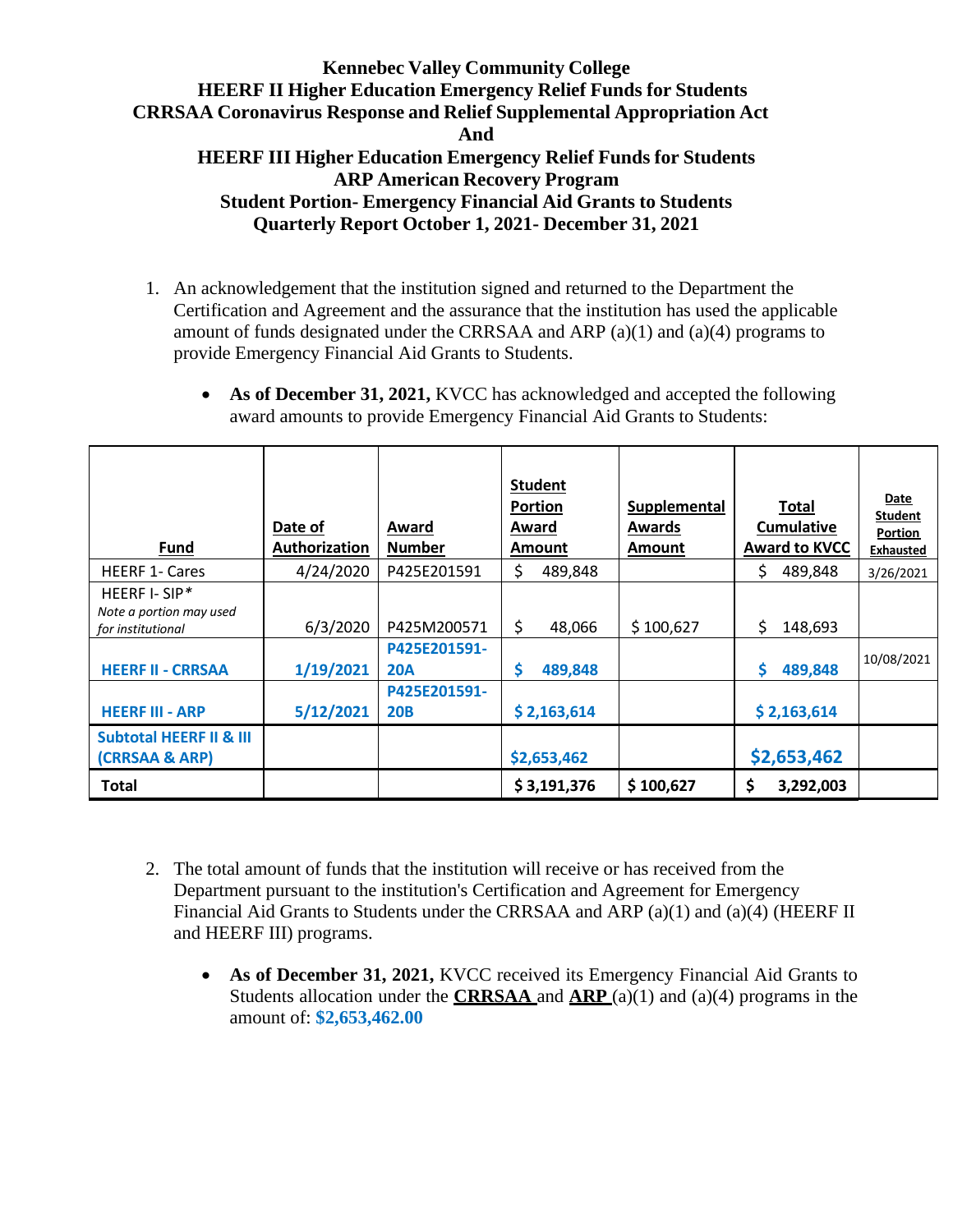## **Kennebec Valley Community College HEERF II Higher Education Emergency Relief Funds for Students CRRSAA Coronavirus Response and Relief Supplemental Appropriation Act And HEERF III Higher Education Emergency Relief Funds for Students ARP American Recovery Program**

**Student Portion- Emergency Financial Aid Grants to Students Quarterly Report October 1, 2021- December 31, 2021**

- **3.** The total amount of Emergency Financial Aid Grants distributed to students under the **CRRSAA** and **ARP** (a)(1) and (a)(4) HEERF II and HEERF III programs:
	- KVCC distributed to students its Emergency Financial Aid Grants to Students allocation under the **CRRSAA** and **ARP** (a)(1) and (a)(4) programs in the amount of: **\$443,500 during the quarterly reporting period of October 1, 2021- December 31, 2021.**

|                                                                 | Award         | <b>Total</b><br><b>Cumulative</b><br><b>Award to</b> | <b>Student Distributions</b><br><b>Quarterly Reporting Period</b><br>10/1/2021-12/31/2021 |
|-----------------------------------------------------------------|---------------|------------------------------------------------------|-------------------------------------------------------------------------------------------|
| <b>Fund</b>                                                     | <b>Number</b> | <b>KVCC</b>                                          |                                                                                           |
| <b>HEERF I- Cares</b>                                           | P425E201591   | \$<br>489,848                                        | \$                                                                                        |
| <b>HEERF I-SIP</b>                                              | P425M200571   | \$<br>148,693                                        | \$                                                                                        |
| HEERF $II -$                                                    | P425E201591-  |                                                      |                                                                                           |
| <b>CRRSAA</b>                                                   | <b>20A</b>    | \$<br>489,848                                        | \$18,648.00                                                                               |
| <b>HEERF III-</b>                                               | P425E201591-  |                                                      |                                                                                           |
| <b>ARP</b>                                                      | <b>20B</b>    | \$2,163,614                                          | \$424,852.00                                                                              |
| <b>Subtotal HEERF II &amp;</b><br><b>III (CRRSAA &amp; ARP)</b> |               | \$2,653,462                                          | \$443,500.00                                                                              |
| <b>Total HEERF</b>                                              |               | \$3,292,003                                          | \$443,500.00                                                                              |

- 4. The estimated total number of students at the institution that are eligible to receive Emergency Financial Aid Grants to Students under the **CRRSAA** and **ARP** (a)(1) and (a)(4) programs as of **December 31, 2021**
	- KVCC estimated the total number of eligible students to be 1,961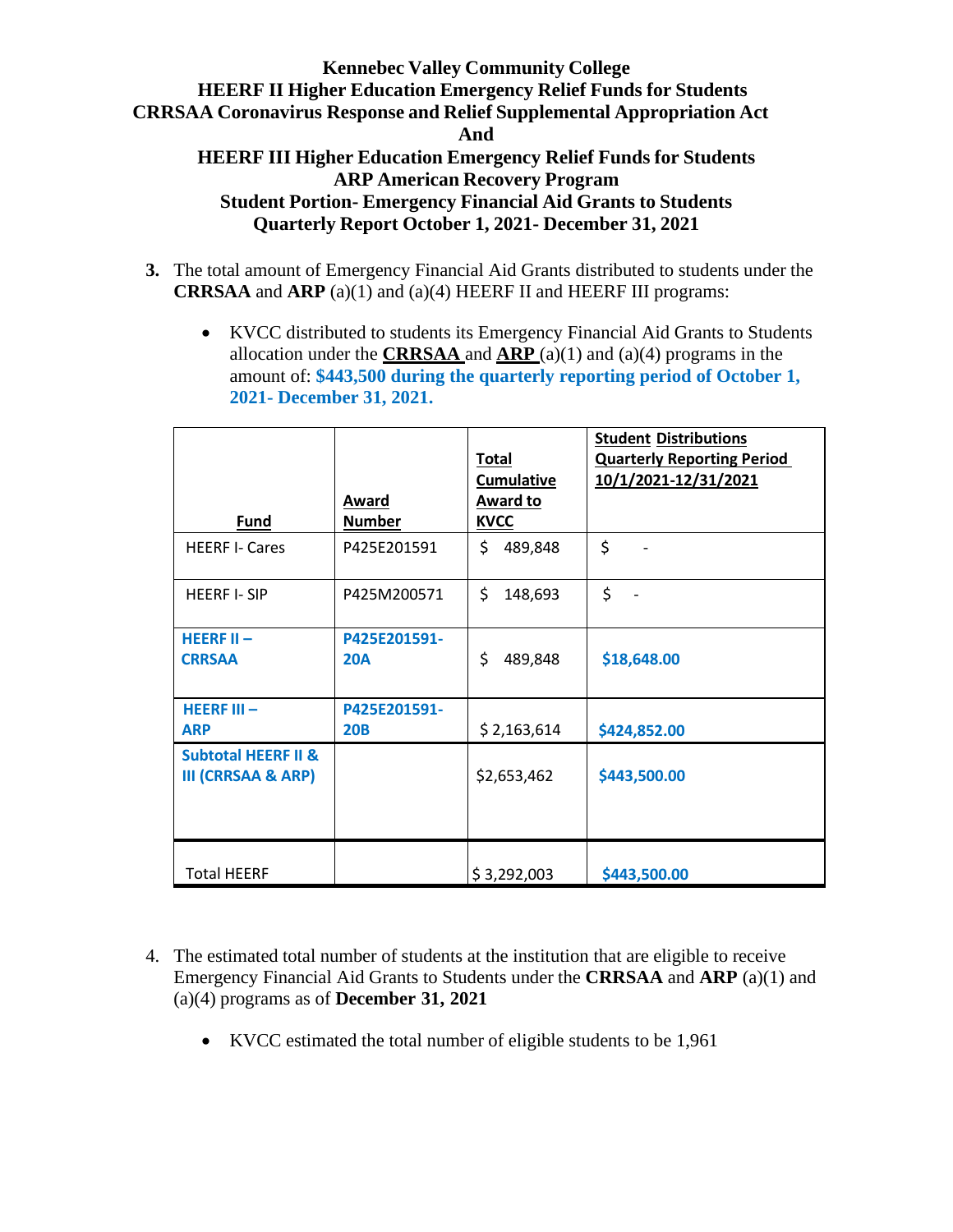# **Kennebec Valley Community College HEERF II Higher Education Emergency Relief Funds for Students CRRSAA Coronavirus Response and Relief Supplemental Appropriation Act And HEERF III Higher Education Emergency Relief Funds for Students ARP American Recovery Program**

**Student Portion- Emergency Financial Aid Grants to Students Quarterly Report October 1, 2021- December 31, 2021**

- 5. The total number of students who have received an Emergency Financial Aid Grant to students under the **CRRSAA** and **ARP** (a)(1) and (a)(4) programs.
	- The total number of students who have received an Emergency Financial Aid Grant to students under the **CRRSAA** and **ARP** (a)(1) and (a)(4) programs **during the quarterly reporting period of October 1, 2021- December 31, 2021 is: 207**

|                                                      |                     | <b>Student Distributions</b><br><b>Quarterly Reporting Period</b><br>10/1/2021-12/31/2021 |
|------------------------------------------------------|---------------------|-------------------------------------------------------------------------------------------|
|                                                      | <b>Award Number</b> |                                                                                           |
| Fund                                                 |                     |                                                                                           |
| <b>HEERF 1- Cares</b>                                | P425E201591         | 0                                                                                         |
| <b>HEERF I-SIP</b>                                   | P425M200571         | O                                                                                         |
| <b>HEERF II - CRRSAA</b>                             | P425E201591-20A     | 12                                                                                        |
| <b>HEERF III - ARP</b>                               | P425E201591-20B     | 195                                                                                       |
| <b>Subtotal HEERF II &amp; III</b><br>(CRRSAA & ARP) |                     | 207                                                                                       |
| <b>Total</b>                                         |                     | 207                                                                                       |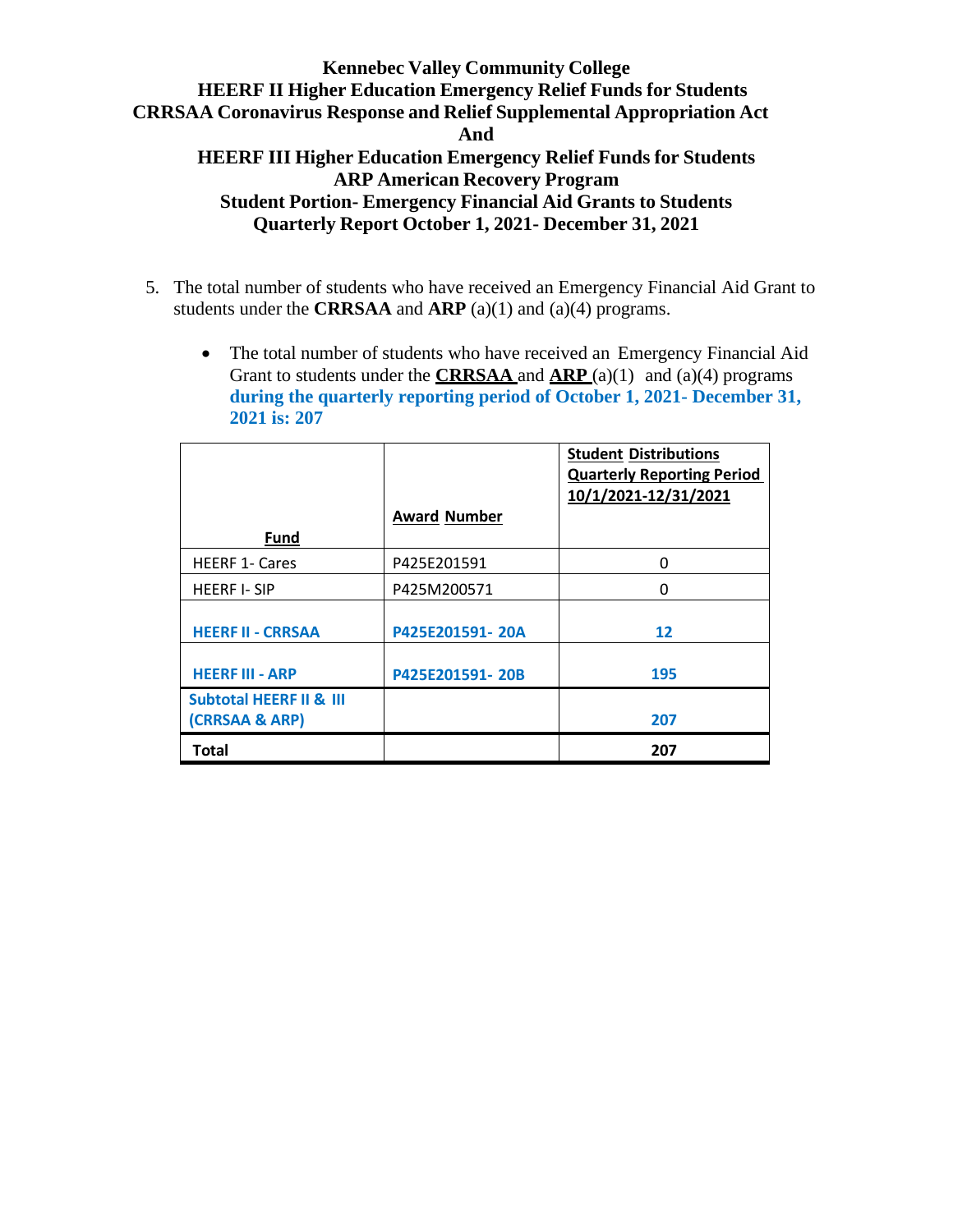# **Kennebec Valley Community College HEERF II Higher Education Emergency Relief Funds for Students CRRSAA Coronavirus Response and Relief Supplemental Appropriation Act And**

### **HEERF III Higher Education Emergency Relief Funds for Students ARP American Recovery Program Student Portion- Emergency Financial Aid Grants to Students Quarterly Report October 1, 2021- December 31, 2021**

- 6. The method(s) used by the institution to determine which students receive Emergency Financial Aid Grants and how much they would receive under the CRRSAA and ARP  $(a)(1)$  and  $(a)(4)$  programs.
	- KVCC began distributing CRRSAA funds to students in May 2021 and ARP funds to students in June 2021 following student award eligibility criteria as it has been updated and conveyed to higher education institutions.
	- During the grant quarter ending **December 31, 2021,** the following method was published on the KVCC ARP/HEERF Grant FAQs page **ARP** Grants - [KVCC \(me.edu\)](https://www.kvcc.me.edu/admissions-financial-aid/tuition-aid/aid-programs/arp-grants/) and utilized to encourage applications and determine award amounts.
	- Fall Semester 2021 ARP/CRRSAA Application FAOs September 15, 2021 – December 31, 2021 (see screenshot image on next page):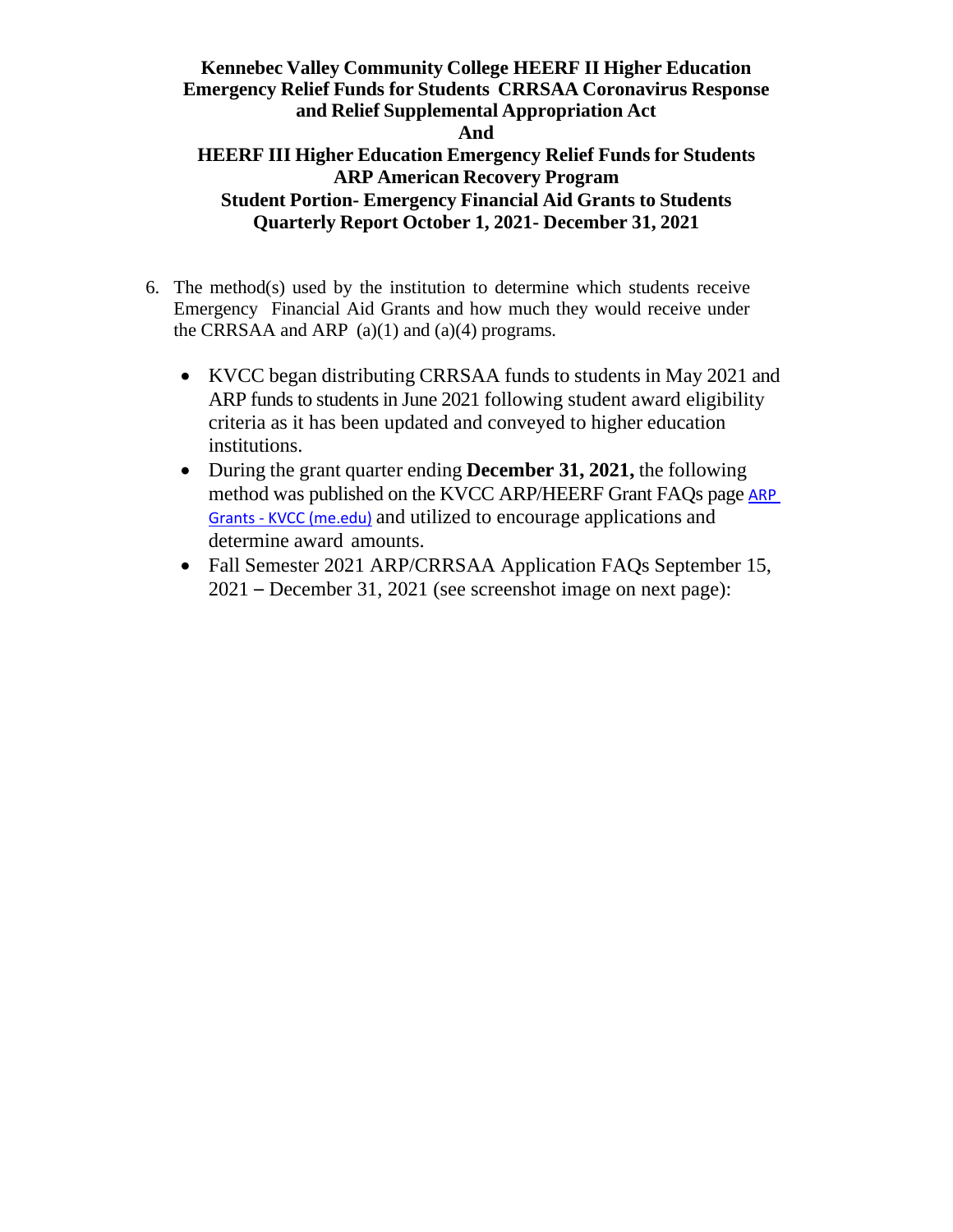The American Rescue Plan (ARP) Act (also referred to as: HEERF/CRRSAA/Cares Act) Frequently Asked Questions:

#### HOW ARE CRRSAA GRANT RECIPIENTS SELECTED?

KVCC students who are enrolled in the current semester and have financial concerns are encouraged to complete an ARP Grant application.

Applications will be prioritized based on "exceptional need." Exceptional need will be determined as a student receiving a Federal Pell Grant during the semester of the ARP Grant application.

A FAFSA on file is the only practicable way for an institution to determine the student's need.

In cases where a FAFSA is not available, the information available on the application will be used to determine and document need. Need factors that may be considered include:

- · Receiving a Federal Pell Grant during 2021-2022 academic year,
- · Being a dependent student whose guardian experienced a significant income change due to a layoff, business closure, or who has experienced a reduction in work hours due to the coronavirus.
- Being an independent student who had a significant income change due to a layoff, business closure, or who has experienced a reduction in work hours due to the coronavirus.
- . Being a student with an overdue student account balance that was generated after March 13. 2020.

#### I AM AN INTERNATIONAL STUDENT, DO I QUALIFY?

Students who are refugees, asylum seekers, Deferred Action for Childhood Arrival (DACA) recipients, other DREAMers, and similar undocumented students qualify for ARP (HEERF III) student grants.

#### **HOW DO I APPLY?**

To apply, KVCC students must sign into the myKVCC Student Portal and complete The American Rescue Plan (ARP) Act Grant application located under the "Finances" tab.

#### WHAT IS THE MAXIMUM AMOUNT I MAY RECEIVE?

Qualified student applicants demonstrating "exceptional need" through Federal Pell Grant eligibility at the time of the application will be granted up to \$3,000.

Qualified student applicants determined to be eligible without demonstrating "exceptional need" through Federal Pell Grant eligibility at the time of the application will be granted up to \$1,500.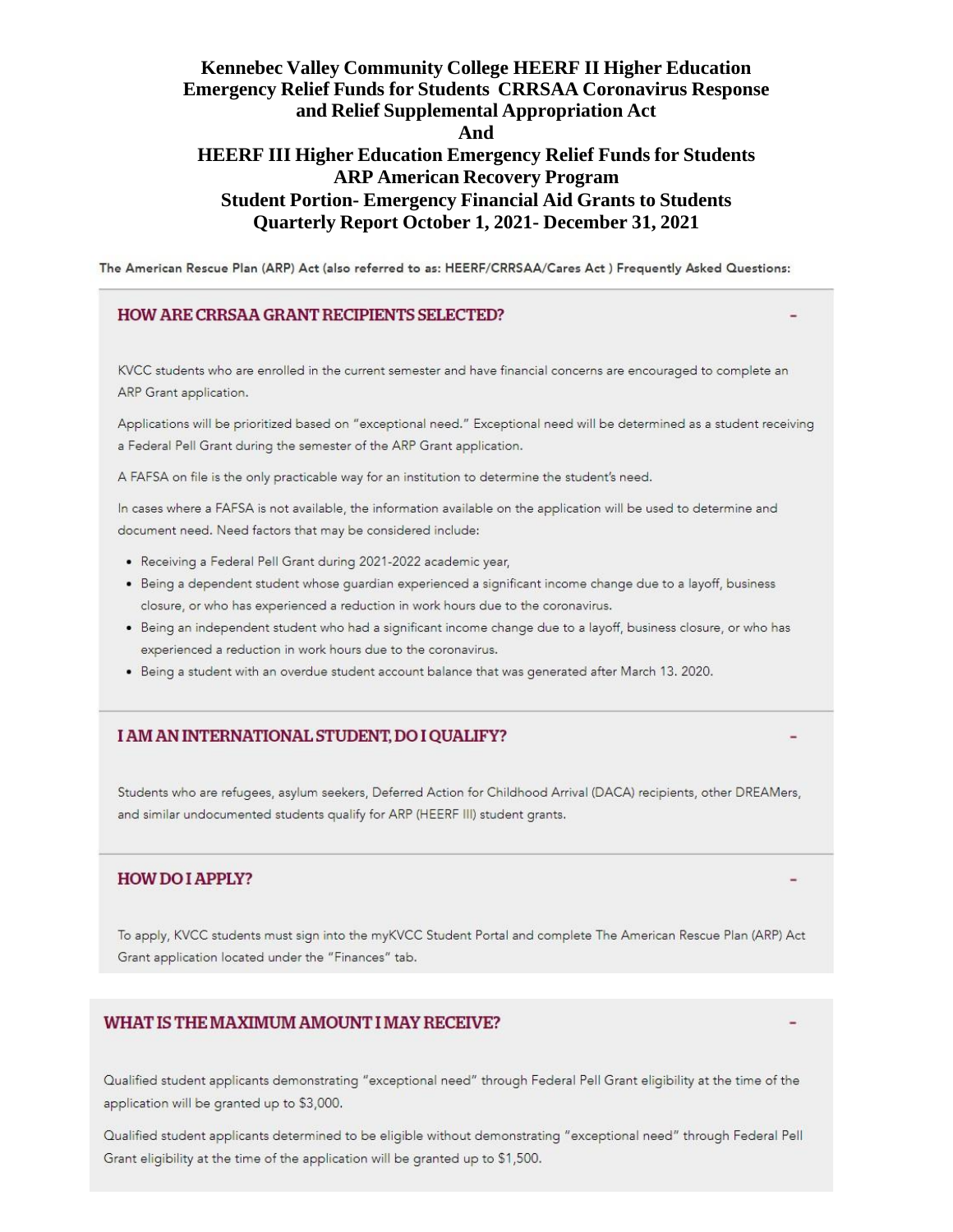- 7. Any instructions, directions, or guidance provided by the institution to students concerning the CRRSAA and ARP Emergency Financial Aid Grants.
	- **ARP/CRRSAA/HEERF website FAQs: ARP Grants - KVCC [\(me.edu\)](https://www.kvcc.me.edu/admissions-financial-aid/tuition-aid/aid-programs/arp-grants/)**

Home > Admissions & Financial Aid > Tuition & Aid > Aid Programs > ARP Grants

# **ARP GRANTS**

#### AMERICAN RESCUE PLAN (ARP) ACT GRANTS

The American Rescue Plan (ARP) Act passed by Congress and signed by the President on March 11, 2021 included \$17M for the colleges of the Maine Community College System to provide emergency financial aid grants to their students for expenses related to the disruption of campus operations due to coronavirus.

ARP Act emergency funds may be used for any component of students cost of attendance or for emergency costs that arise due to the coronavirus, such as tuition and fees, food, housing, course materials, technology, health care (including mental health) and child-care expenses.

The ARP Act requires that institutions prioritize students with exceptional need, such as students eligible to receive a Federal Pell Grant. This will be completed through a common application process at each institution.

The American Rescue Plan (ARP) Act (also referred to as: HEERF/CRRSAA/Cares Act ) Frequently Asked Questions:

| <b>HOW ARE CRRSAA GRANT RECIPIENTS SELECTED?</b>        |  |
|---------------------------------------------------------|--|
| I AM AN INTERNATIONAL STUDENT, DO I QUALIFY?            |  |
| <b>HOW DO I APPLY?</b>                                  |  |
| WHEN WILL GRANT APPLICATIONS BE REVIEWED?               |  |
| <b>HOW OFTEN ARE APPLICATIONS REVIEWED?</b>             |  |
| HOW WILL I RECEIVE FUNDS, IF I AM AWARDED AN ARP GRANT? |  |
| WHAT IS THE MAXIMUM AMOUNT I MAY RECEIVE?               |  |
| <b>MAY I APPLY MORE THAN ONCE?</b>                      |  |
| WILL I NEED TO PAY BACK APR ACT GRANT FUNDS?            |  |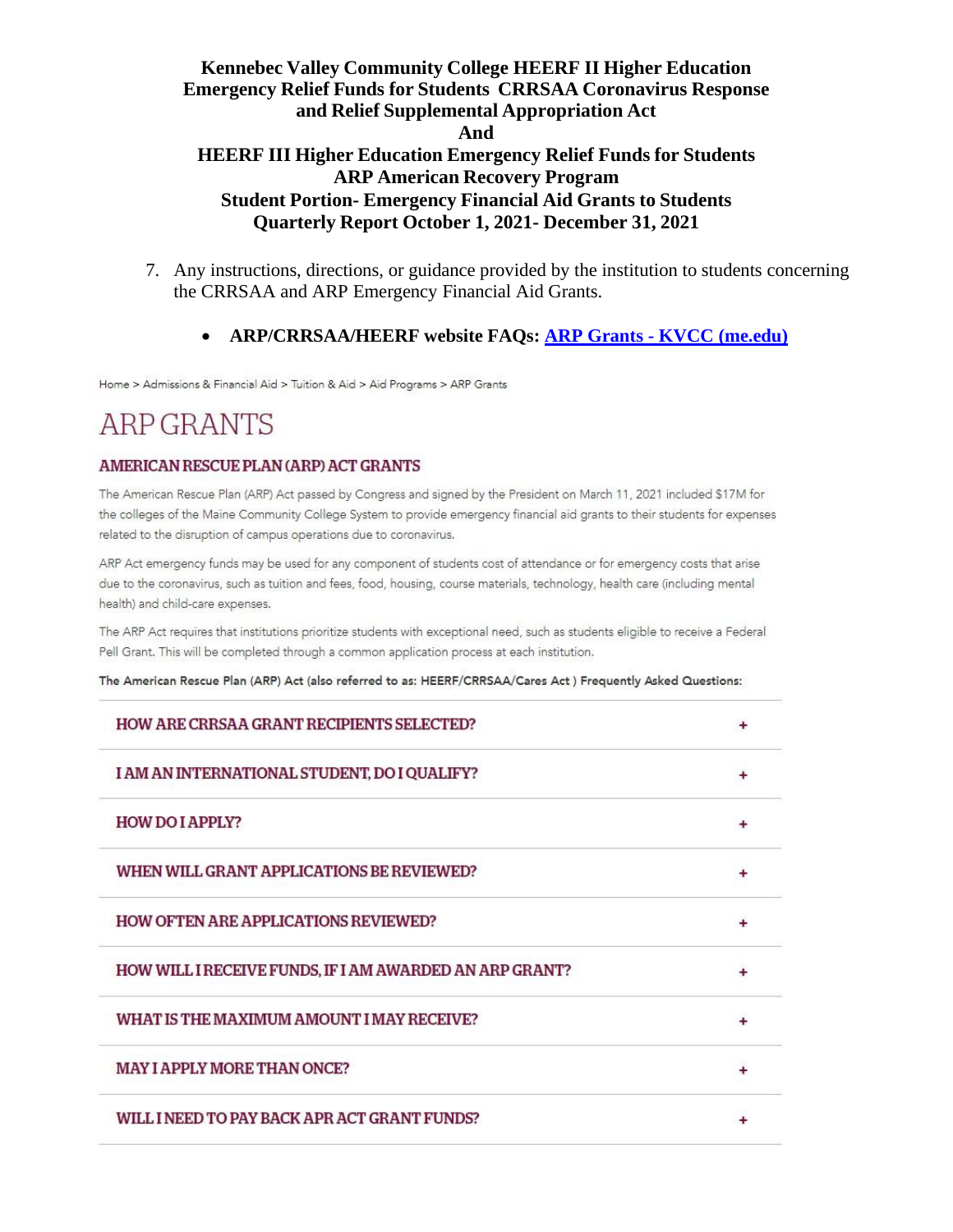• **August 16 and September 29, 2021 emails to students registered in fall courses:**

**From:** Michelle Webb **Sent:** Wednesday, September 29, 2021 2:34 PM **To:** First Last [<kvcc.me.edu>](mailto:LaFlamme.Justin@kvcc.me.edu) **Subject:** KVCC Student Emergency Relief Grant Opportunity

First Last ID

I am writing to inform you of a KVCC student resource that you may be eligible to receive.



KVCC students enrolled in Fall 2021 courses may be eligible to receive a \$1,500 or \$3,000 coronavirus student emergency relief grant (also referred to as CARES/CRRSAA/ARP/HEERFAct Funds).

Funds may be used for any component of a student's cost of attendance or for emergency costs that arise due to the coronavirus, such as tuition and fees, food, housing, course materials, technology, health care (including mental health) and childcare expenses.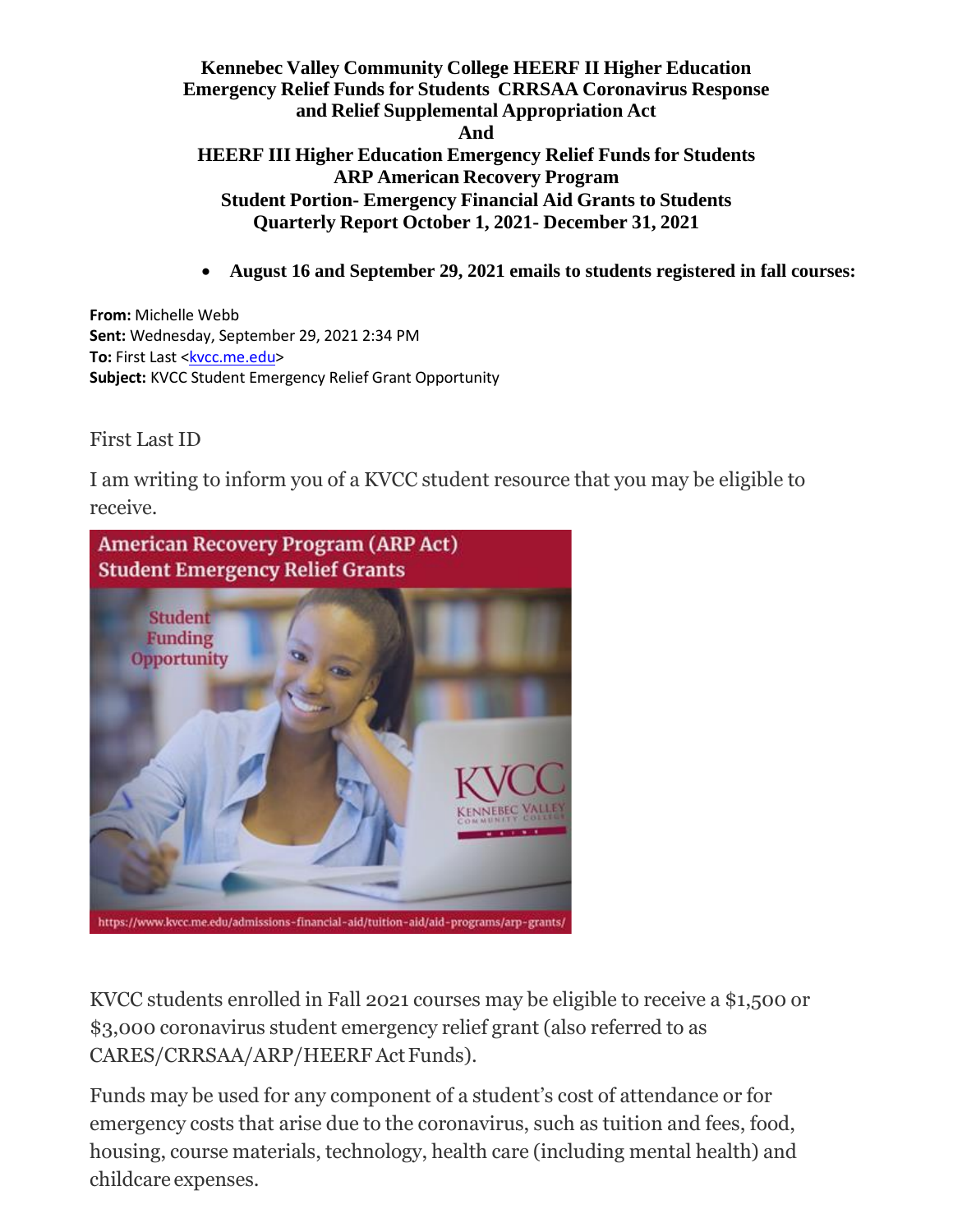KVCC will began accepting CRRSAA/ARP/HEERF grant applications for the fall 2021 semester on August 15, 2021. Fall applications will be processed bi-weekly.

# **Students may apply only once per semester as funds are limited.**

# **The application is located in your myKVCC portal, under the Finances tab.**

Visit: [https://www.kvcc.me.edu/admissions-financial-aid/tuition-aid/aid](https://nam11.safelinks.protection.outlook.com/?url=https%3A%2F%2Fwww.kvcc.me.edu%2Fadmissions-financial-aid%2Ftuition-aid%2Faid-programs%2Farp-grants%2F&data=04%7C01%7CMWebb%40kvcc.me.edu%7C1b55a2a6b74f4291b63e08d93657e14d%7C25eb78d160a04eb4aa539f80c186b3e5%7C0%7C0%7C637600573329261034%7CUnknown%7CTWFpbGZsb3d8eyJWIjoiMC4wLjAwMDAiLCJQIjoiV2luMzIiLCJBTiI6Ik1haWwiLCJXVCI6Mn0%3D%7C1000&sdata=iHvccLga1oKagOGAfswO19FbDnjpqMlIBY1gQ3JgQqg%3D&reserved=0)[programs/arp-grants/](https://nam11.safelinks.protection.outlook.com/?url=https%3A%2F%2Fwww.kvcc.me.edu%2Fadmissions-financial-aid%2Ftuition-aid%2Faid-programs%2Farp-grants%2F&data=04%7C01%7CMWebb%40kvcc.me.edu%7C1b55a2a6b74f4291b63e08d93657e14d%7C25eb78d160a04eb4aa539f80c186b3e5%7C0%7C0%7C637600573329261034%7CUnknown%7CTWFpbGZsb3d8eyJWIjoiMC4wLjAwMDAiLCJQIjoiV2luMzIiLCJBTiI6Ik1haWwiLCJXVCI6Mn0%3D%7C1000&sdata=iHvccLga1oKagOGAfswO19FbDnjpqMlIBY1gQ3JgQqg%3D&reserved=0) to learn more about this grant opportunity!

Michelle Webb, PPM Director of Resource Development and Advancement Executive Director, KVCC Foundation Kennebec Valley Community College 92 Western Avenue Fairfield ME 04937

**From:** Michelle Webb **Sent:** Monday, August 16, 2021 2:34 PM **To:** First Last [<kvcc.me.edu>](mailto:LaFlamme.Justin@kvcc.me.edu) **Subject:** KVCC Student Emergency Relief Grant Opportunity

First Last ID

I am writing to inform you of a KVCC student resource that you may be eligible to receive.